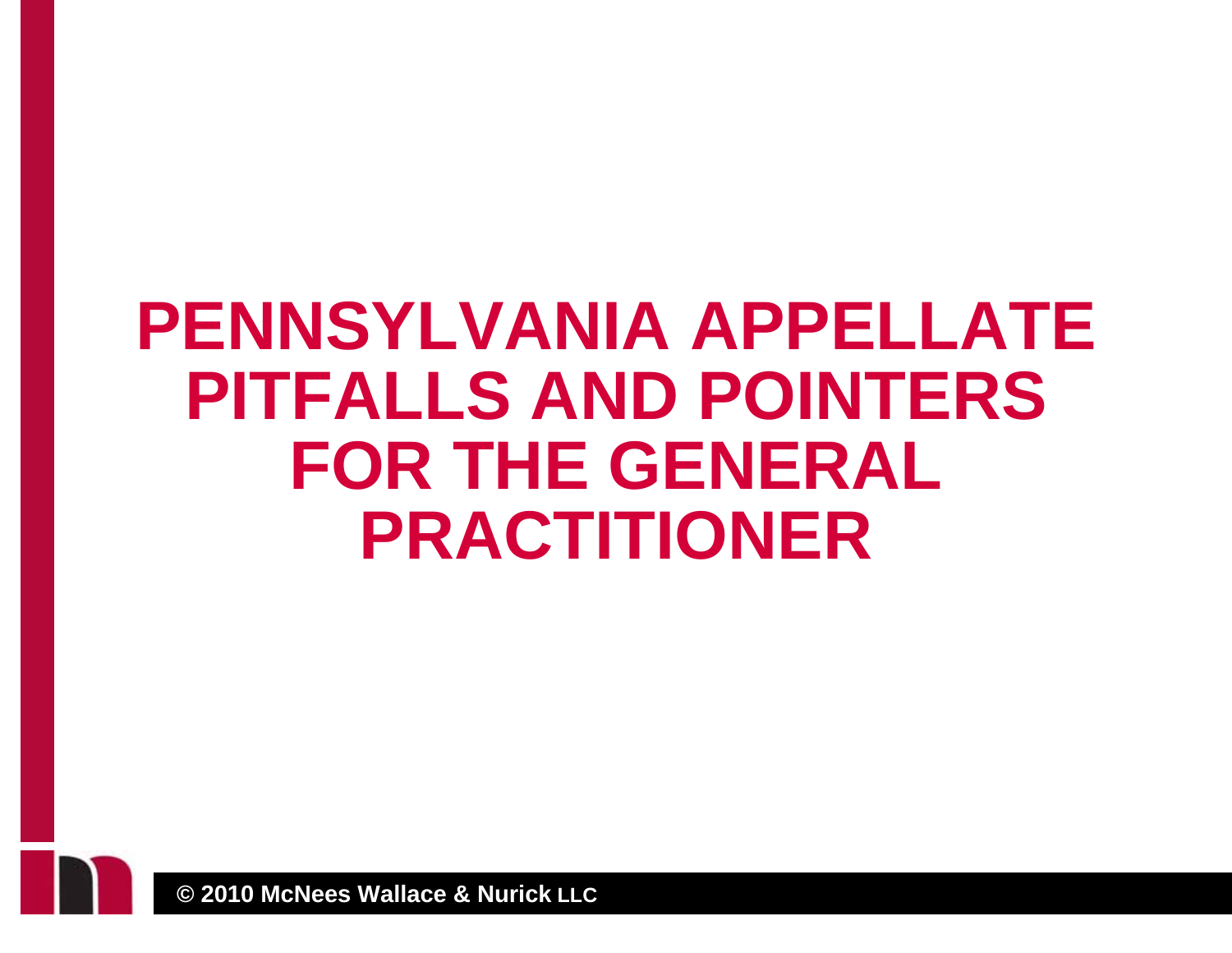**Kandice J. Giurintano McNees Wallace & Nurick LLC 100 Pine Street P.O. Box 1166 Harrisburg, PA 17108 Phone: 717-237-5452 Fax: 717-260-1698** 

**kgiurintano@mwn.com**

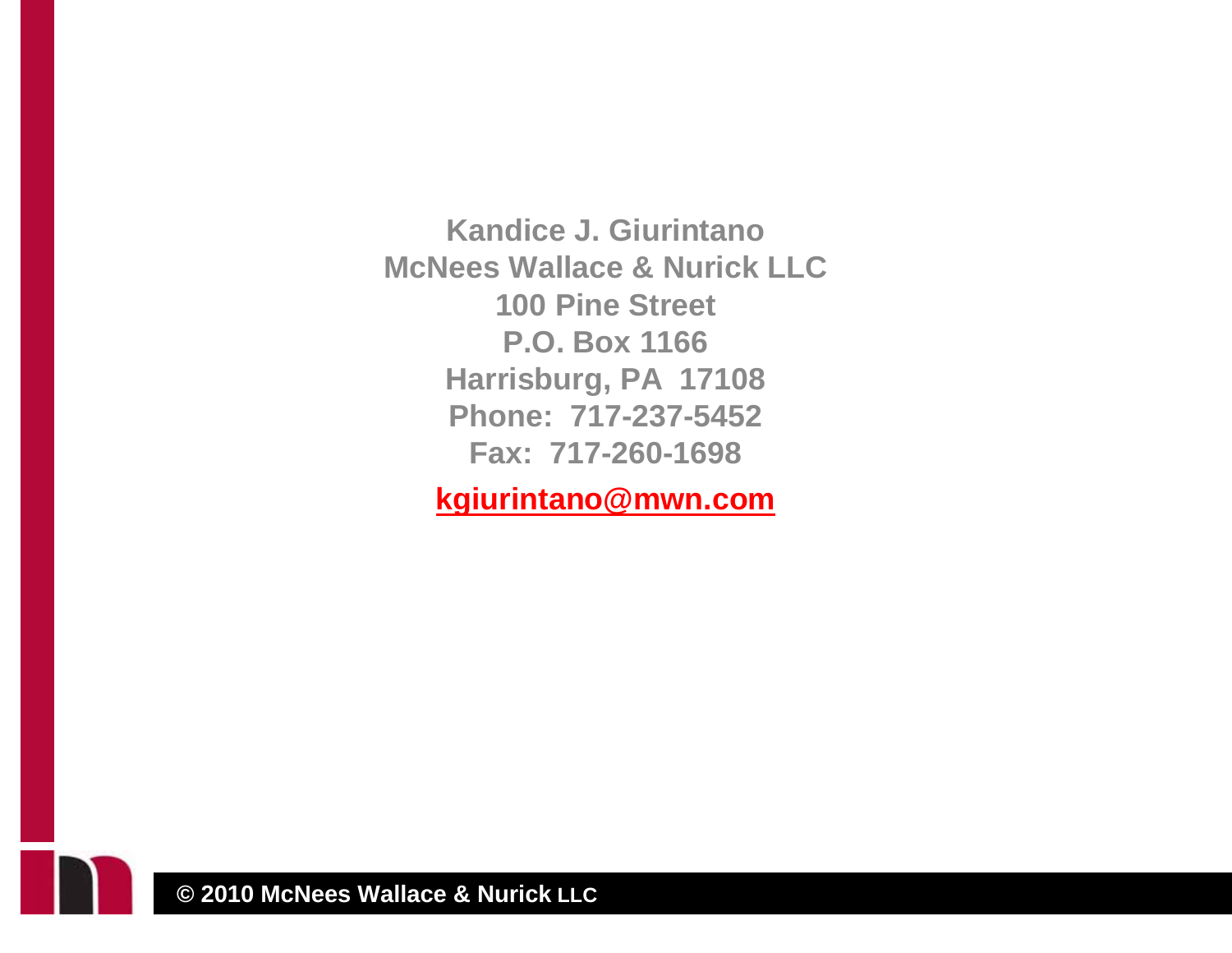$\mathbb{R}^3$  **"Appellate advocacy is specialized work. It draws upon talents and skills which are different from those utilized in other facets of practicing law."** 

 **-Third Circuit Judge Ruggero Aldisert** 

P) **"Appellate practice is as much a specialty as trial work or M&A."** 

> **-David Wall, "Change Horses in Midstream** *Corporate Counsel***, Jan. 2004**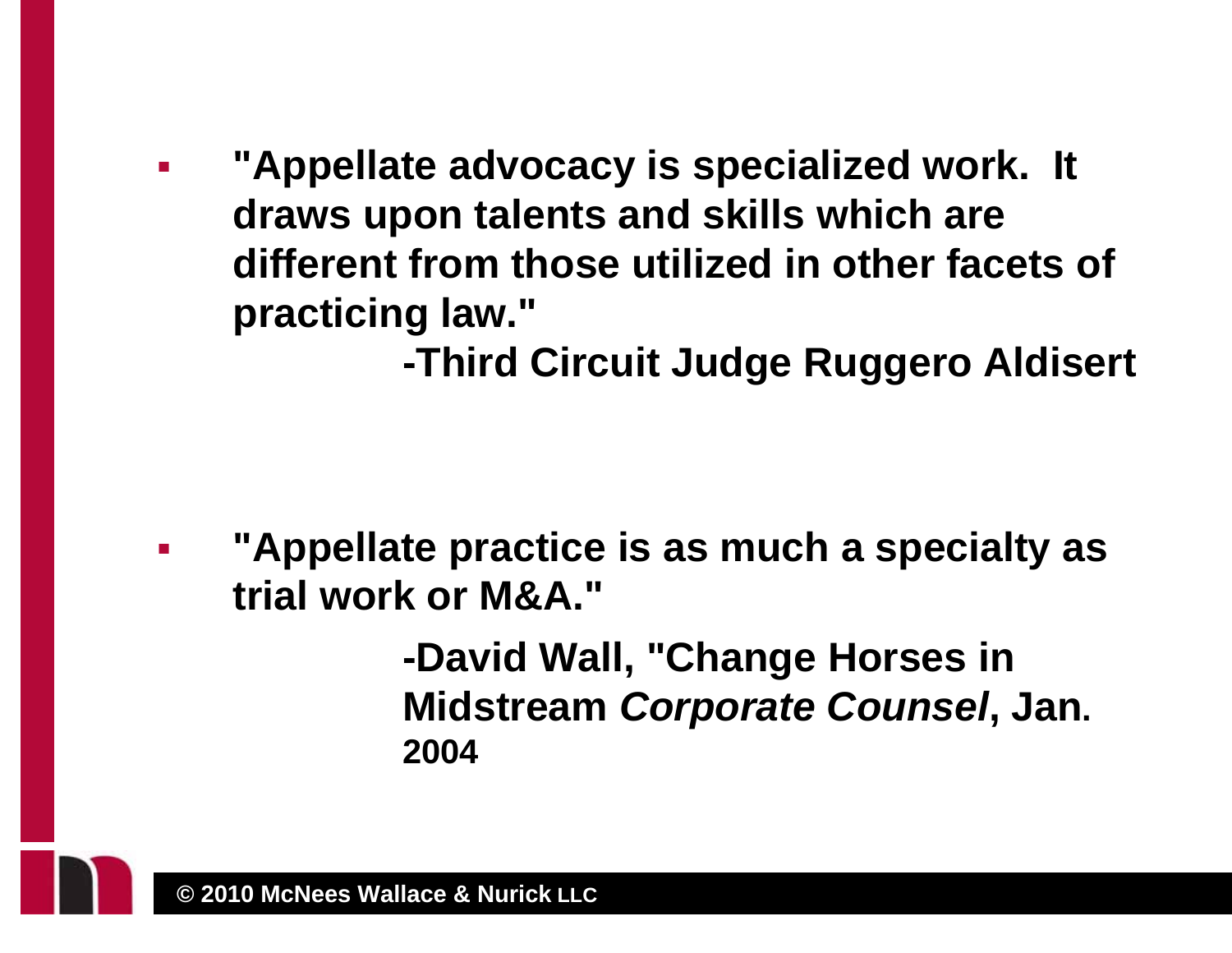#### **PREREQUISITES TO AN APPEAL**

- •Right preserved by post-trial motion
- •Order entered on docket
- •Order is final or otherwise appealable

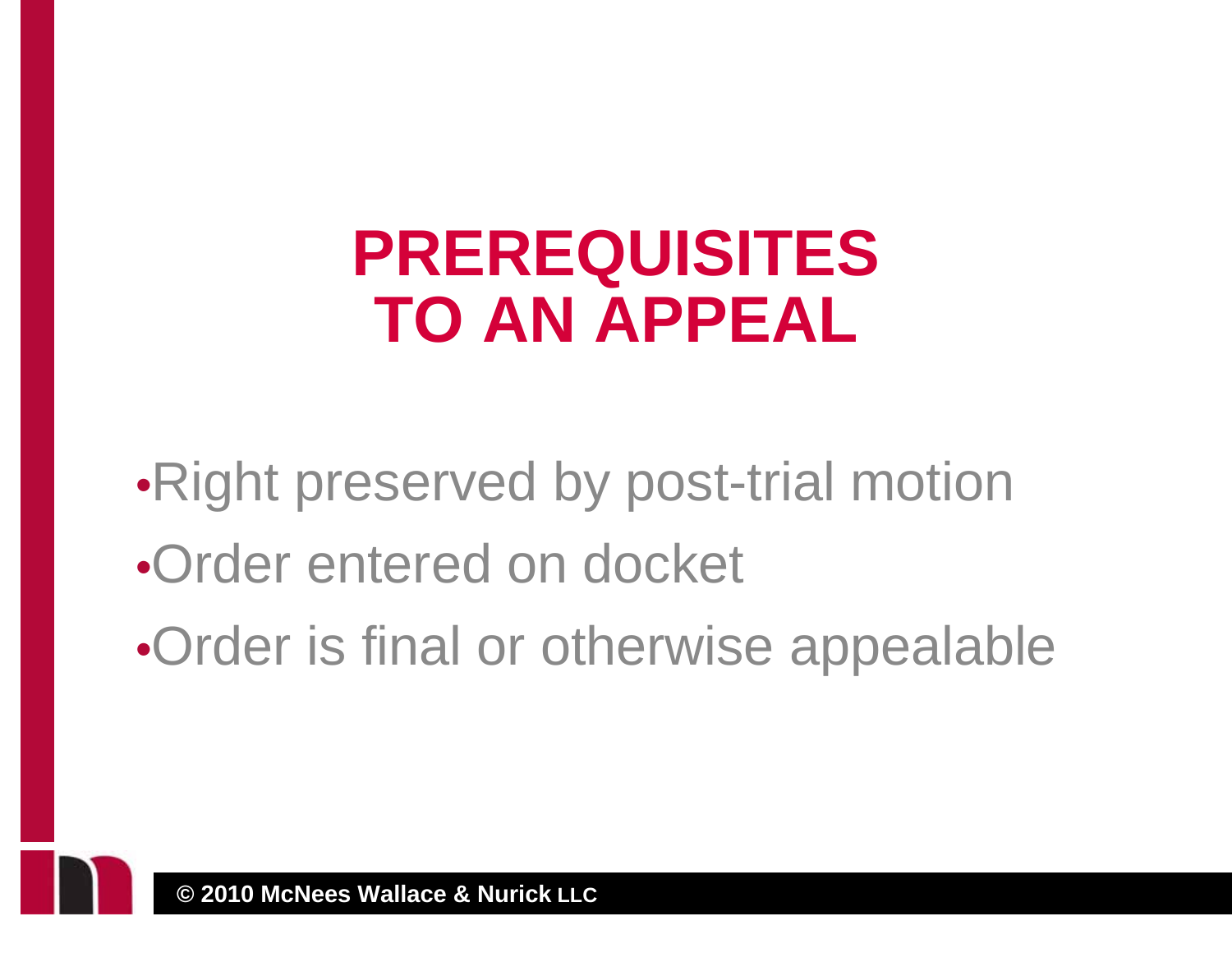# **The Notice of Appeal**

•When, where, and what to file •Effect of appeal on the judgment

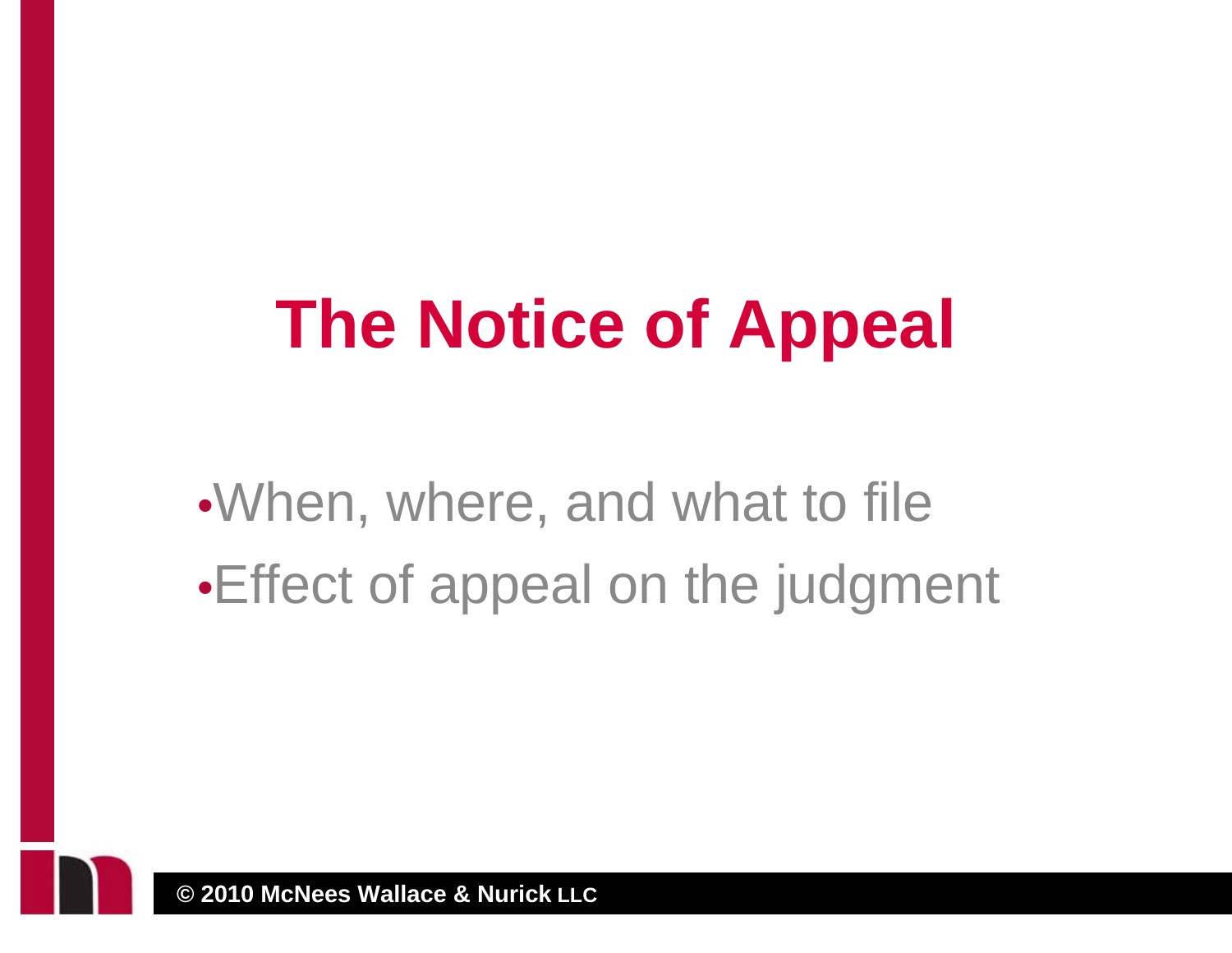## **Initial Post-Notice Tasks**

#### •Appellant

- •Docketing Statement
- •Transcript
- •The Transmitted Record
- •Appellee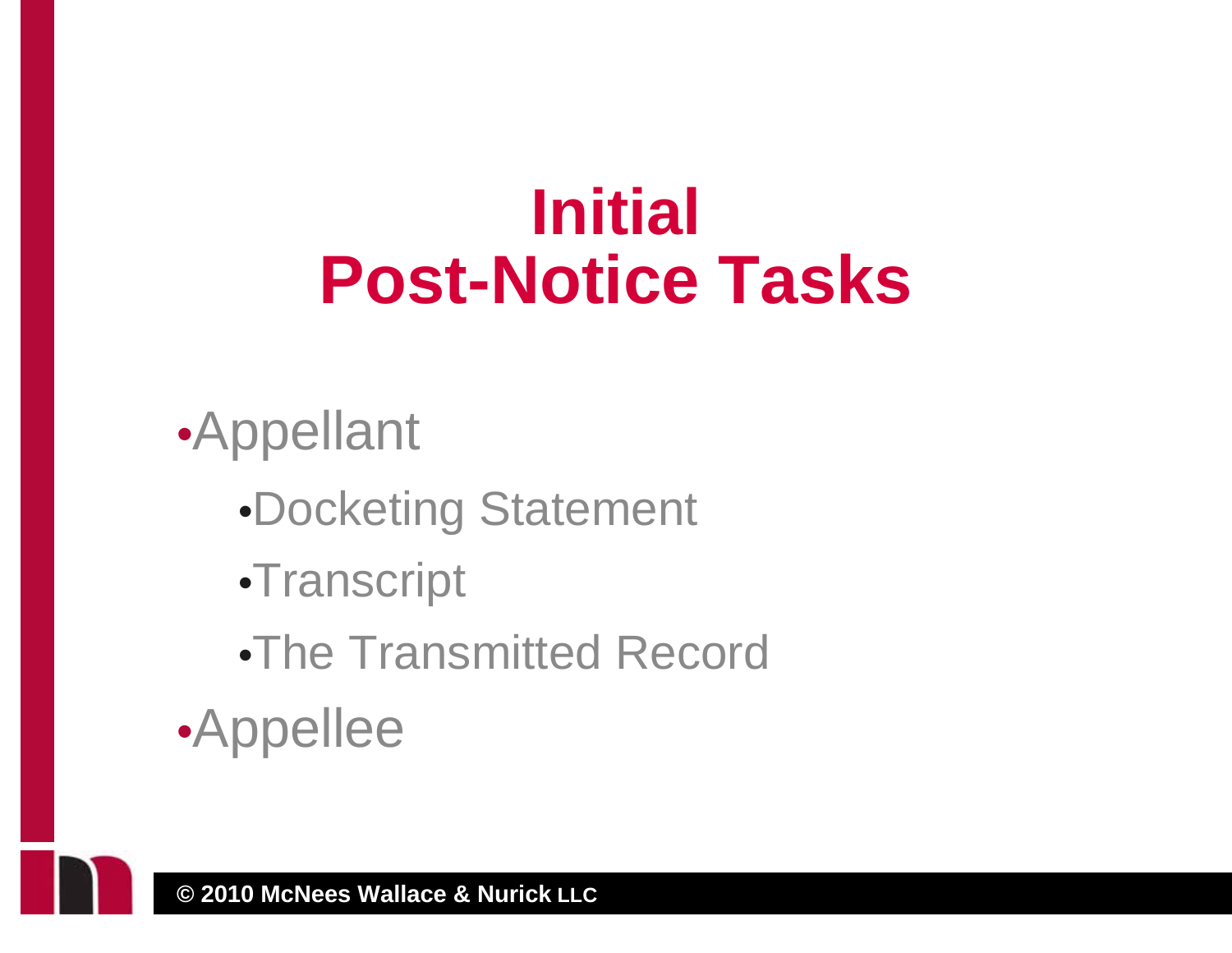## **The Statement of Matters Complained of on Appeal**

- •When and where to file
- •What to include
- •What to leave out
- •Service

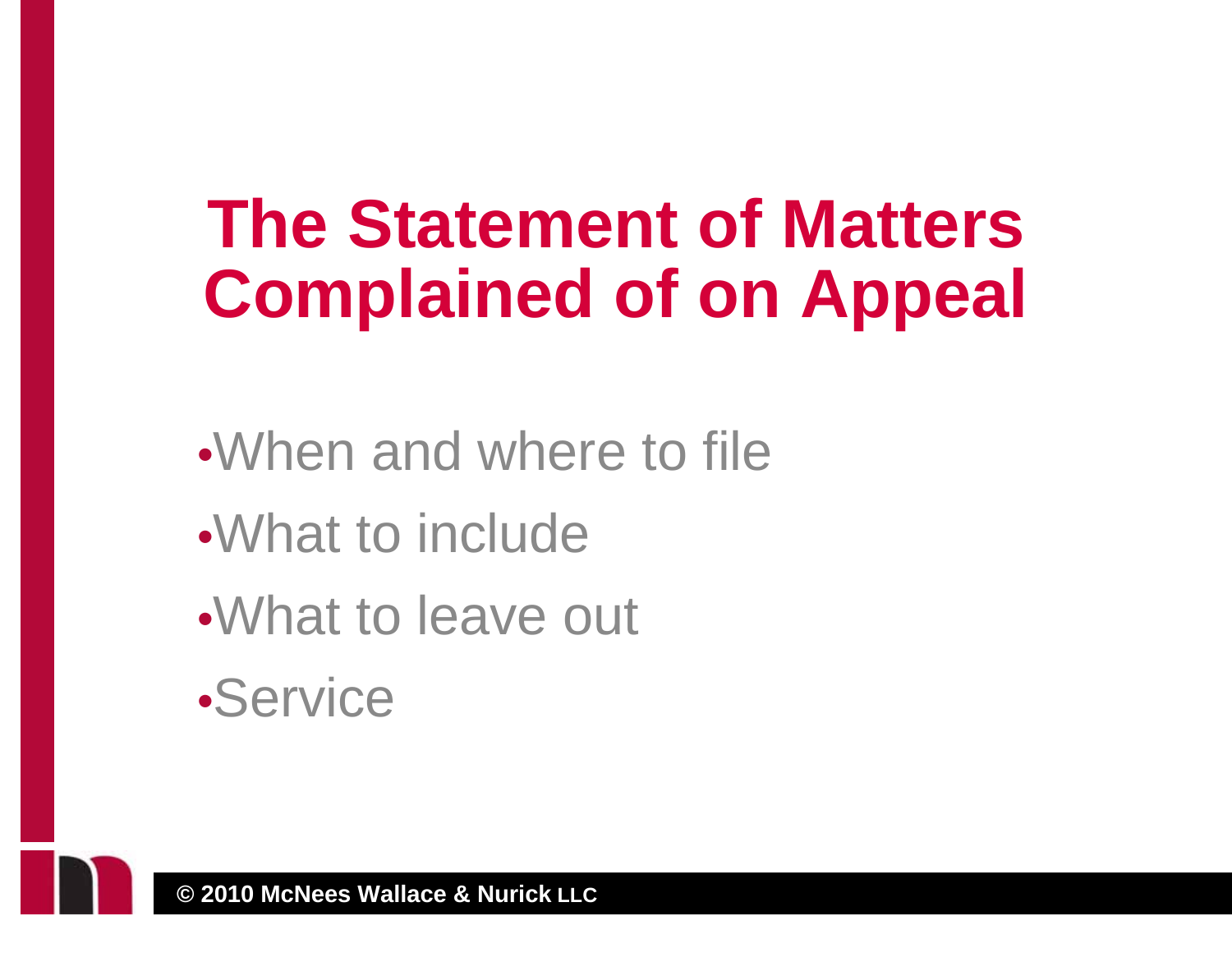## **Designation and Filing of the Reproduced Record (R.A.P. 2154)**

- •Who is responsible
- •When the designation is due
- •What must be included
- •What should not be included
- •The large record alternative

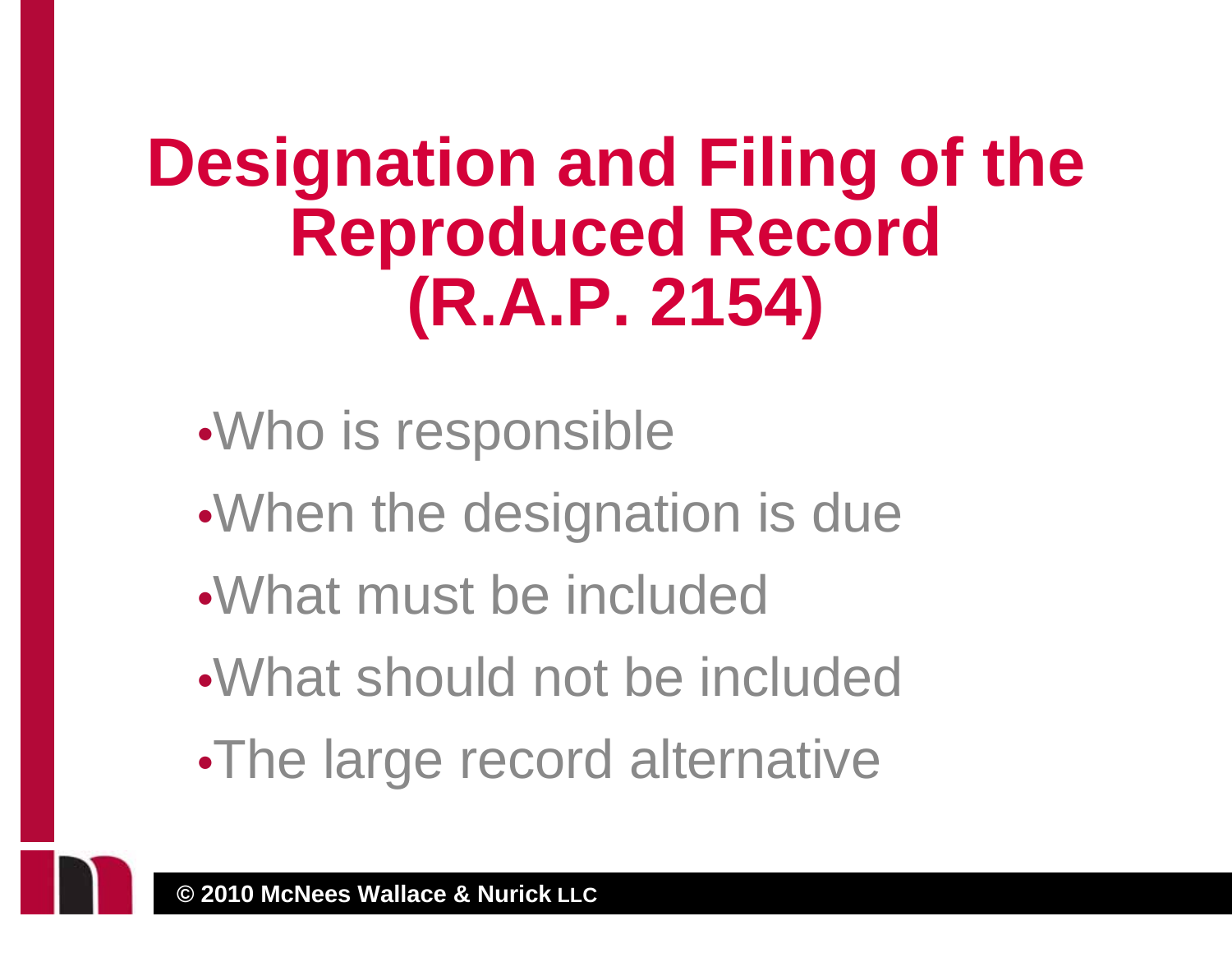#### **THE BRIEF**

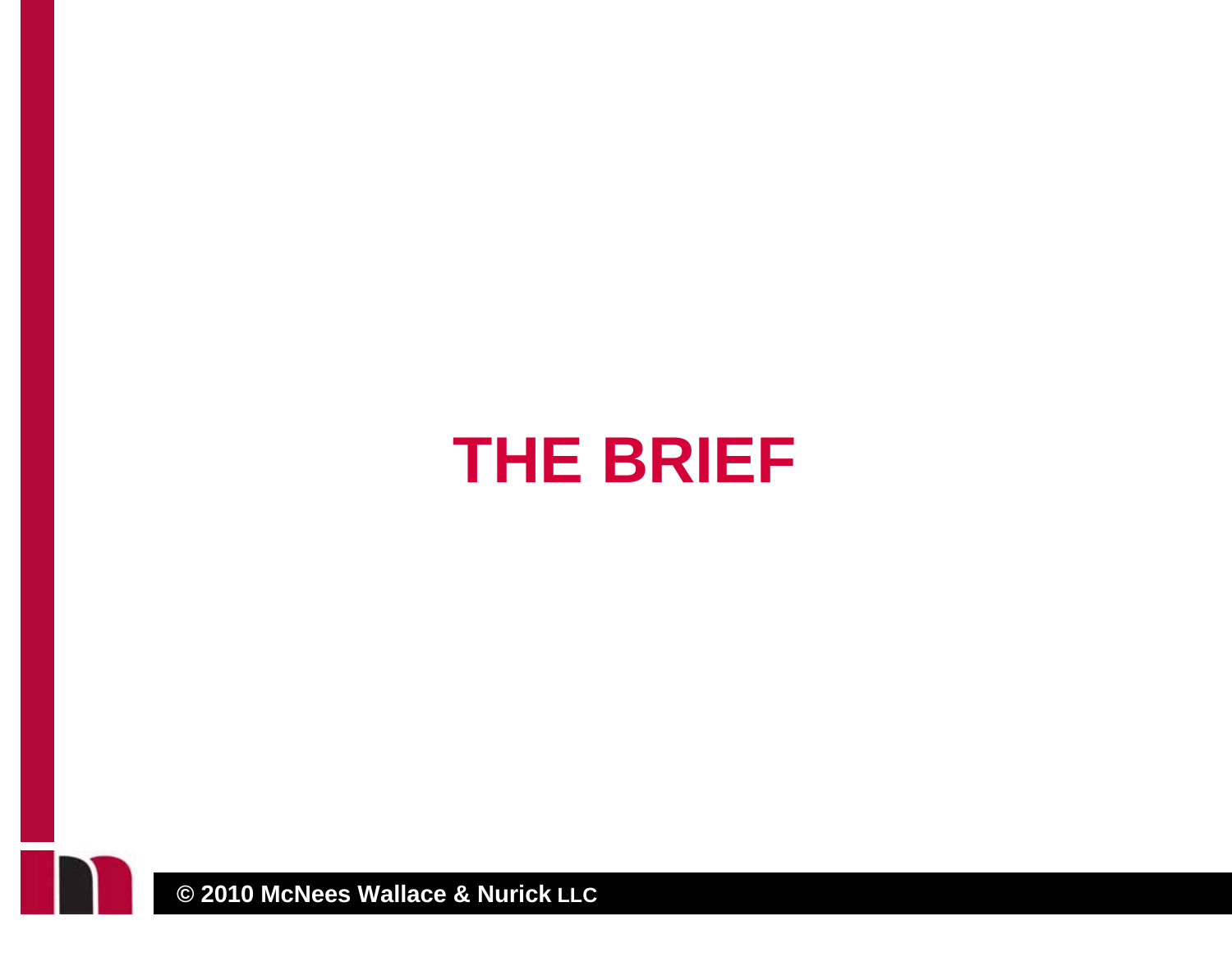- $\mathbf{r}$ **Contents**
- $\blacksquare$ **Table of Contents**
- $\blacksquare$ **Table of Citations**
- $\blacksquare$  **Statement of Interest (***Amicus Curiae***)**
- П **Statement of Jurisdiction**
- п **Statement of the Order in Question**
- $\mathcal{L}_{\mathcal{A}}$  **Statement of Scope and Standard of Review**
- П **Statement of Questions Involved**
- П **Statement of the Case**
- $\mathcal{L}_{\mathcal{A}}$  **Summary of the Argument**
- $\mathcal{L}_{\mathcal{A}}$  **Summary of Discretionary Aspects of Sentence (specific criminal appeals)**
- $\mathcal{L}_{\mathcal{A}}$ **Argument**
- m. **Conclusion**
- ٠ **Attachment: Opinions below**
- $\mathcal{L}_{\mathcal{A}}$  **Attachment: Pleadings (specific cases without a reproduced record)**
- п **Attachment: Rule 1925 statement**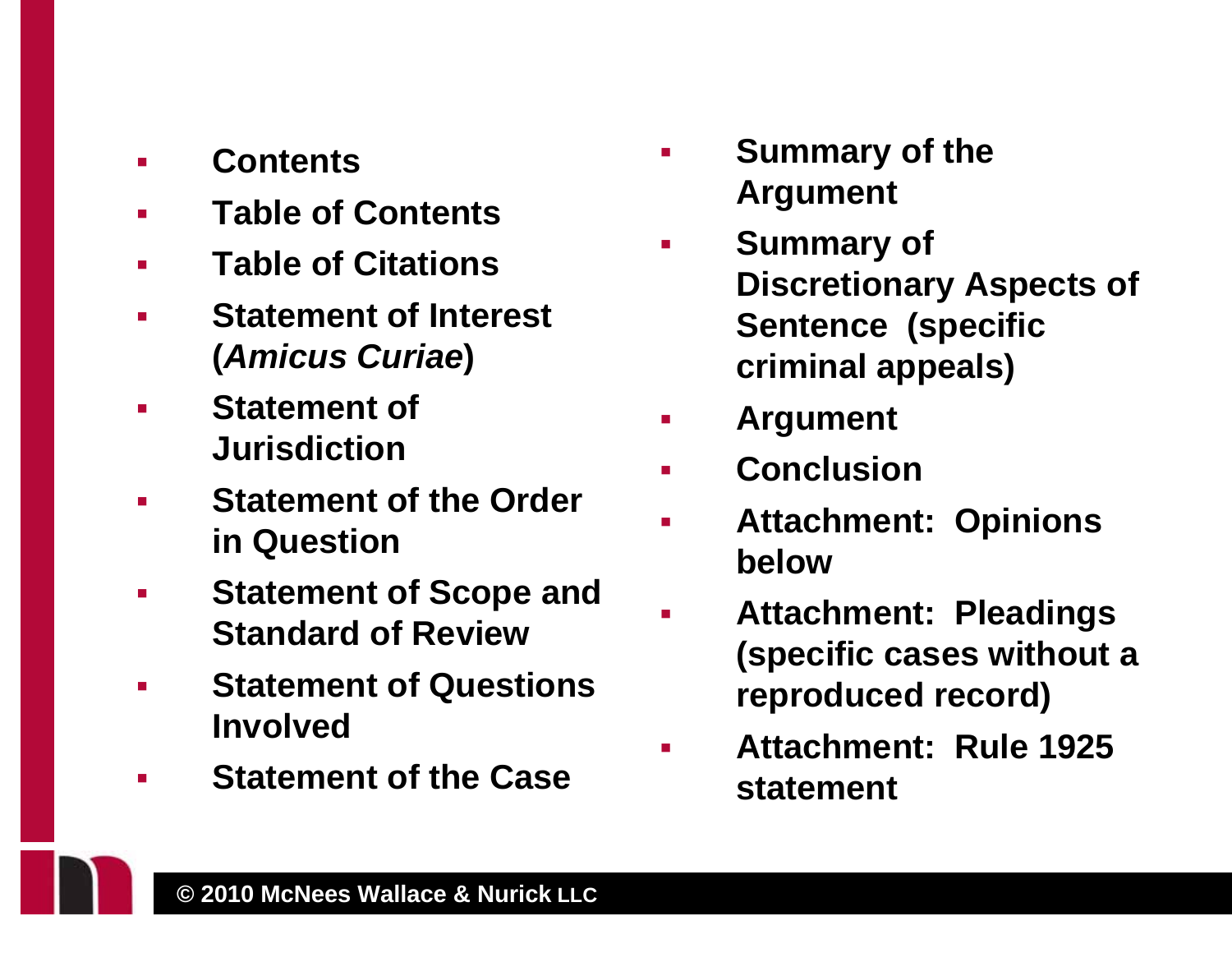# **THE DETAILS**

- $\mathcal{L}_{\mathcal{A}}$ **They matter.**
- $\mathcal{L}_{\mathcal{A}}$  **The scope of review and standard of review are two different things.**
- $\mathcal{L}^{\text{max}}_{\text{max}}$  **The statement of questions involved should be succinct.**
- $\overline{\phantom{a}}$  **The statement of the case has several required components.**
- **The summary of the argument is a roadmap for the Court.**
- **Don't forget the attachments.**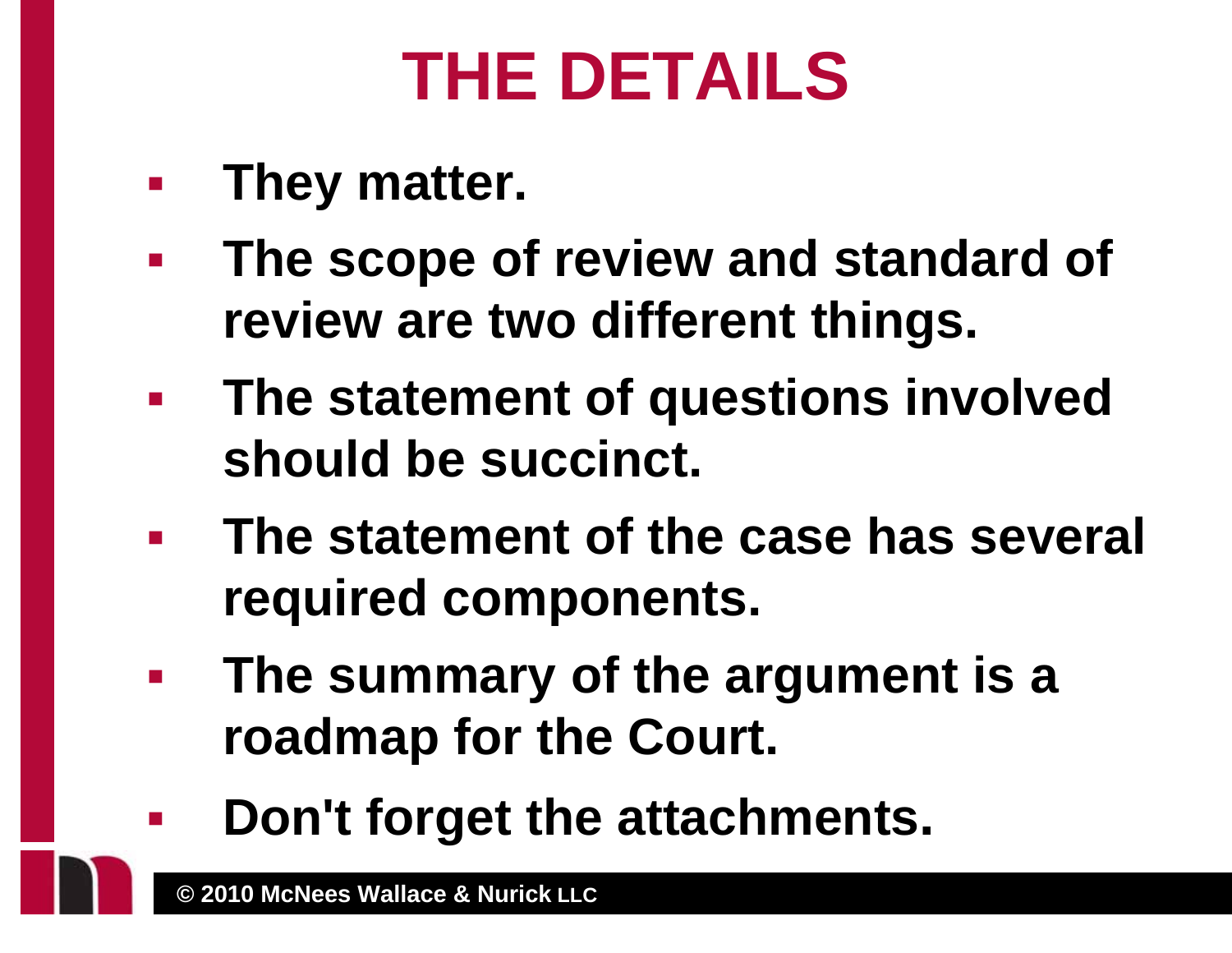#### **ARGUMENT**

#### $\mathcal{L}_{\mathcal{A}}$ **Guidelines for drafting the argument**

#### $\overline{\phantom{a}}$  **Guidelines for proofreading the argument**

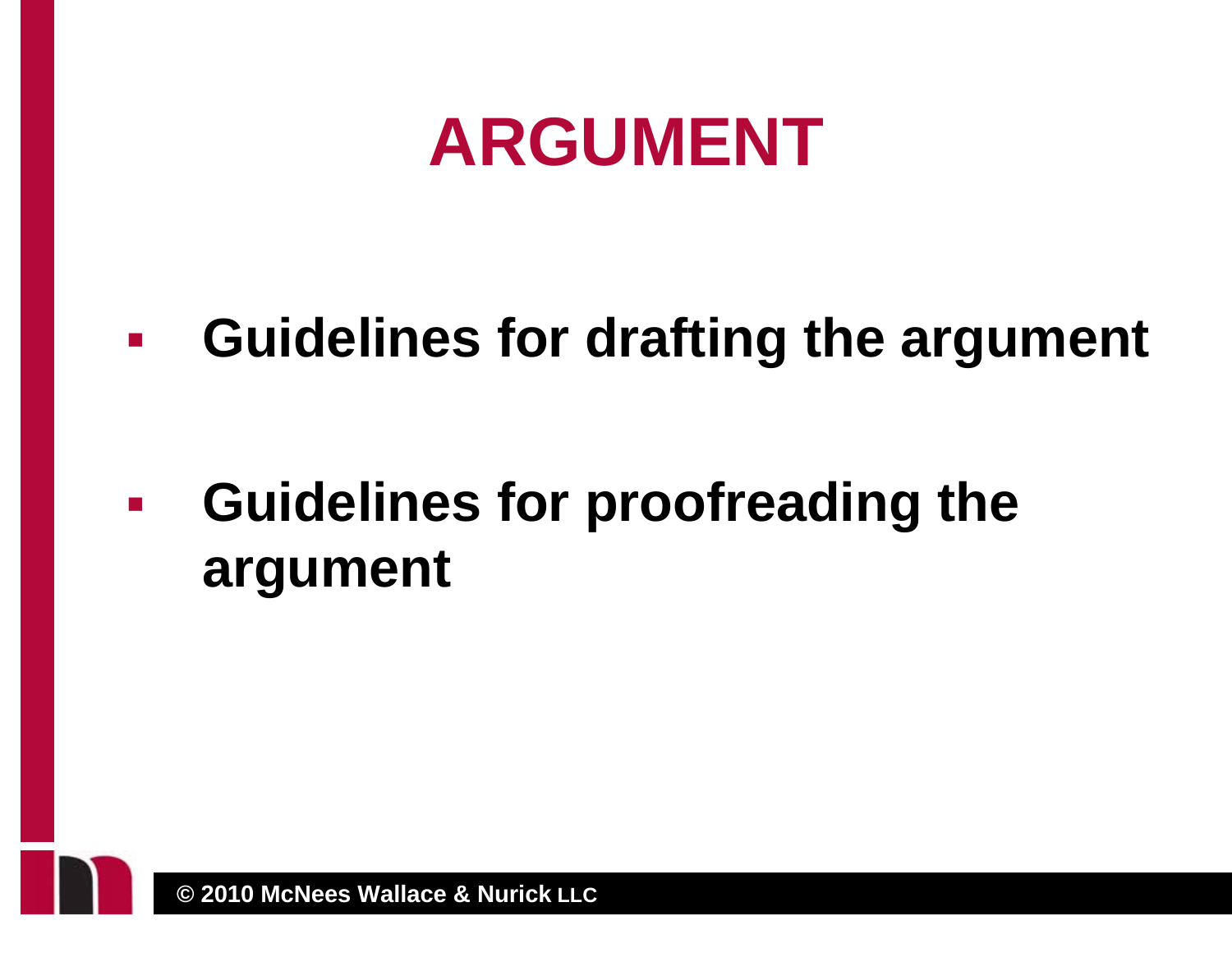# **THE FINISHED PRODUCT**

- $\mathcal{L}_{\mathcal{A}}$ **Clarity is important**
- $\mathcal{L}_{\mathcal{A}}$ **Proofreading is important**
- $\mathcal{L}^{\text{max}}_{\text{max}}$  **Reread the entire document from start to finish for grammar and substance**
- $\mathcal{L}_{\mathcal{A}}$ **Have a colleague read it**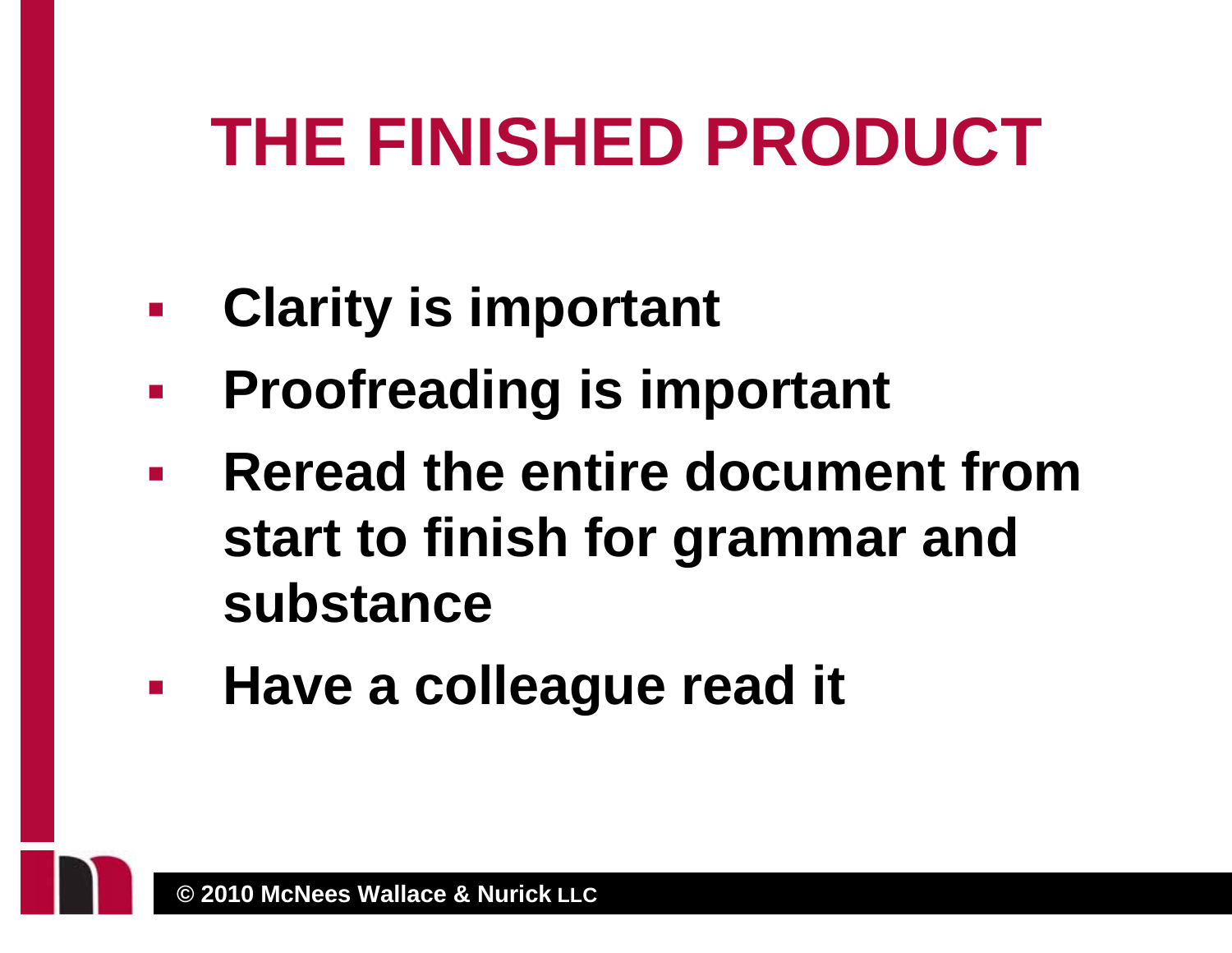#### **THE ORAL ARGUMENT**

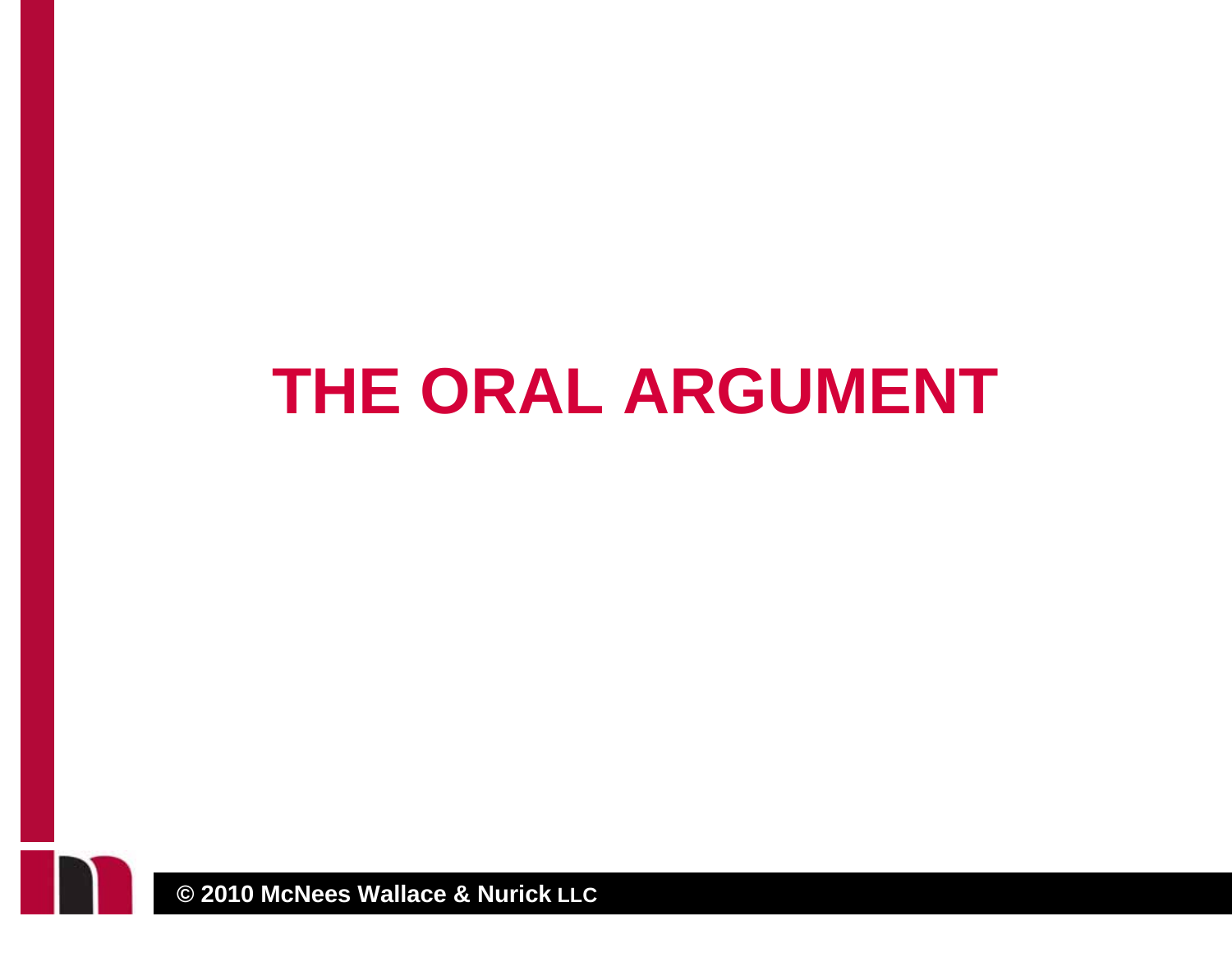**Argument is slightly different in each of the 3 Pennsylvania appellate courts** 

**Supreme Court** 

- $\mathcal{L}_{\mathcal{A}}$ **Superior Court**
- $\mathbf{r}$ **Commonwealth Court**

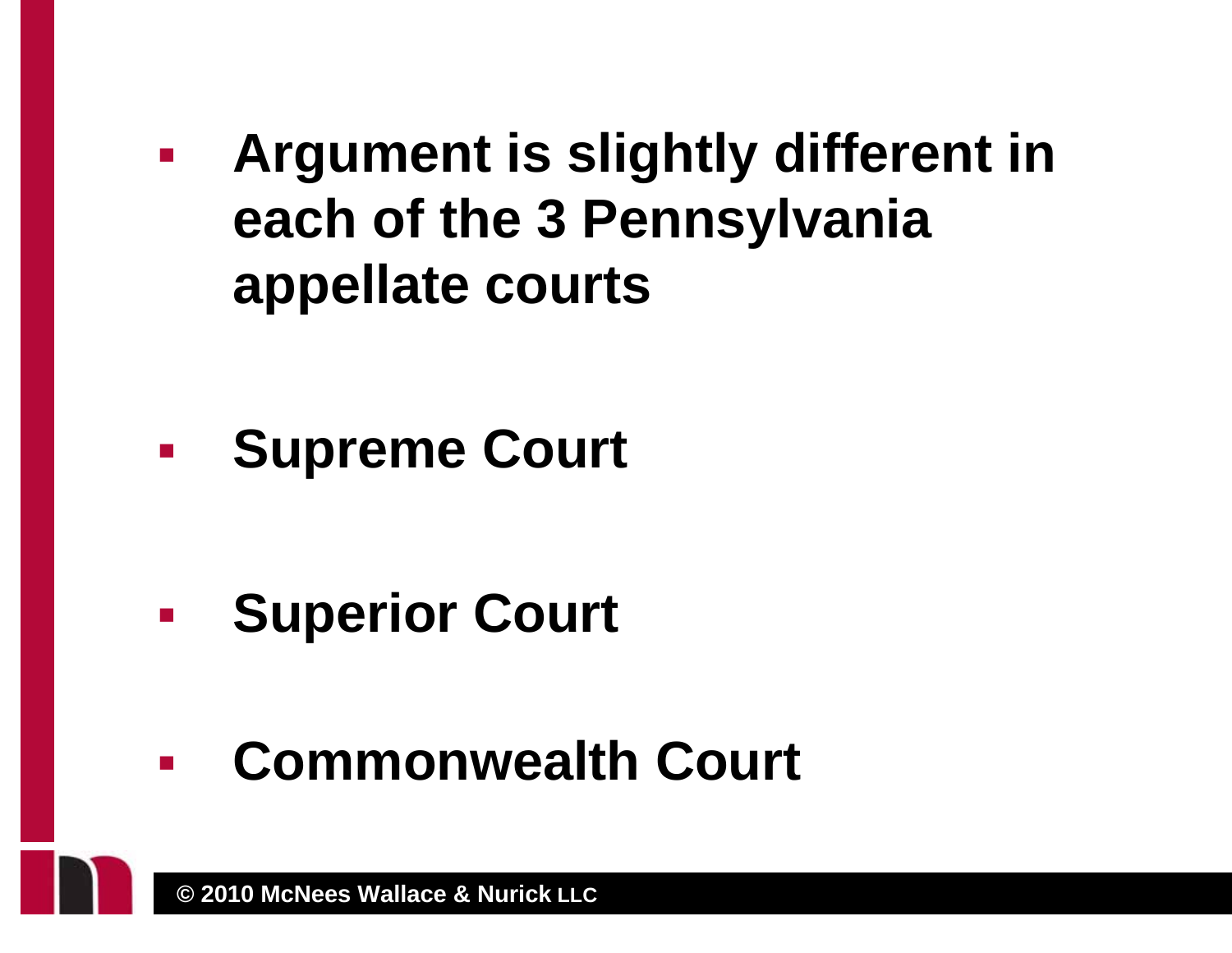#### **ORAL ARGUMENT PREPARATION**

 $\mathcal{L}_{\text{max}}$ **At your desk** 

 $\mathcal{L}_{\text{max}}$ **With a colleague** 

 $\mathbb{R}^n$ **In the courtroom**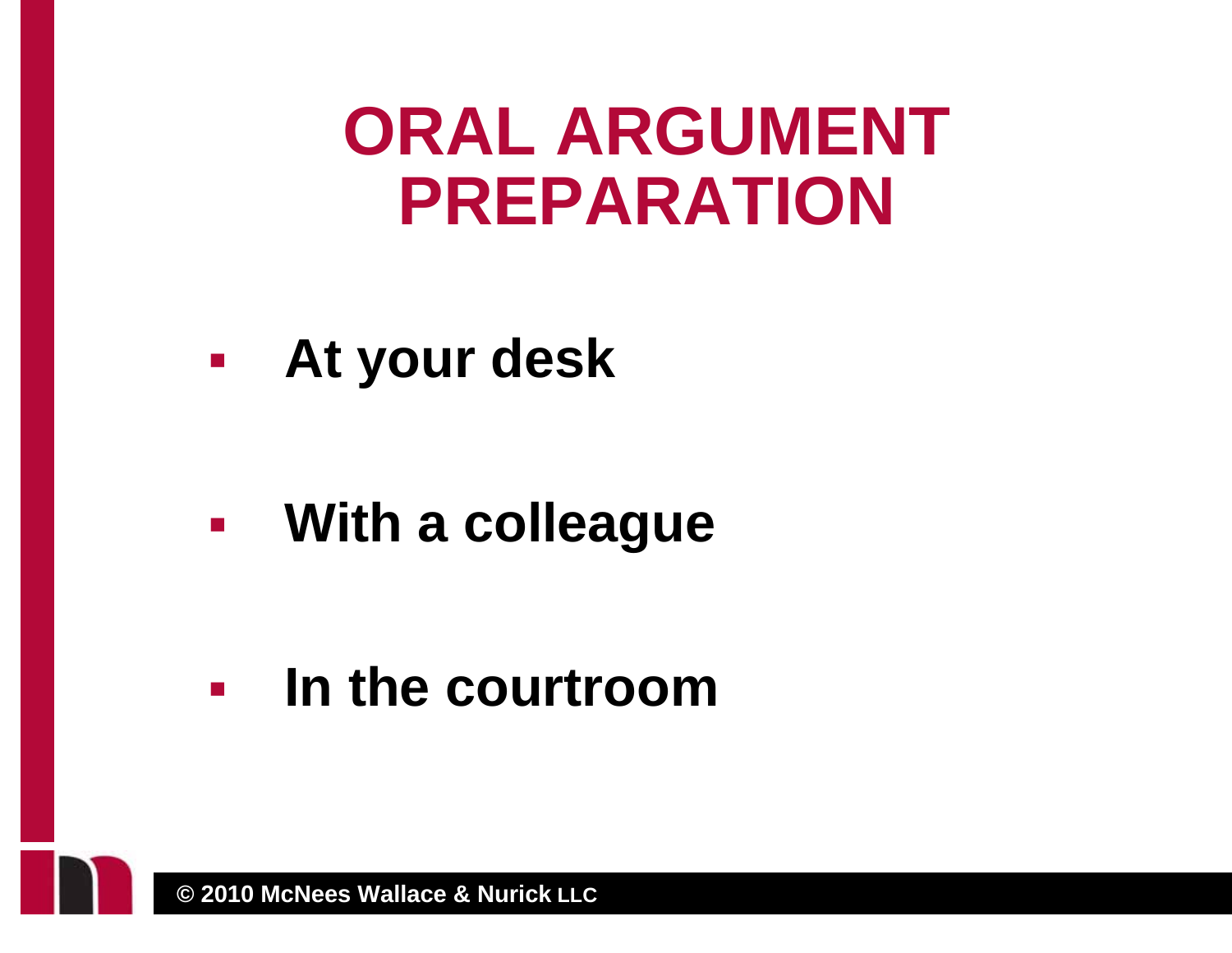$\mathcal{L}_{\text{max}}$ **The (Obvious) Mechanics** 

**Appellant's Argument** 

**Appellee's Argument** 

**Rebuttal**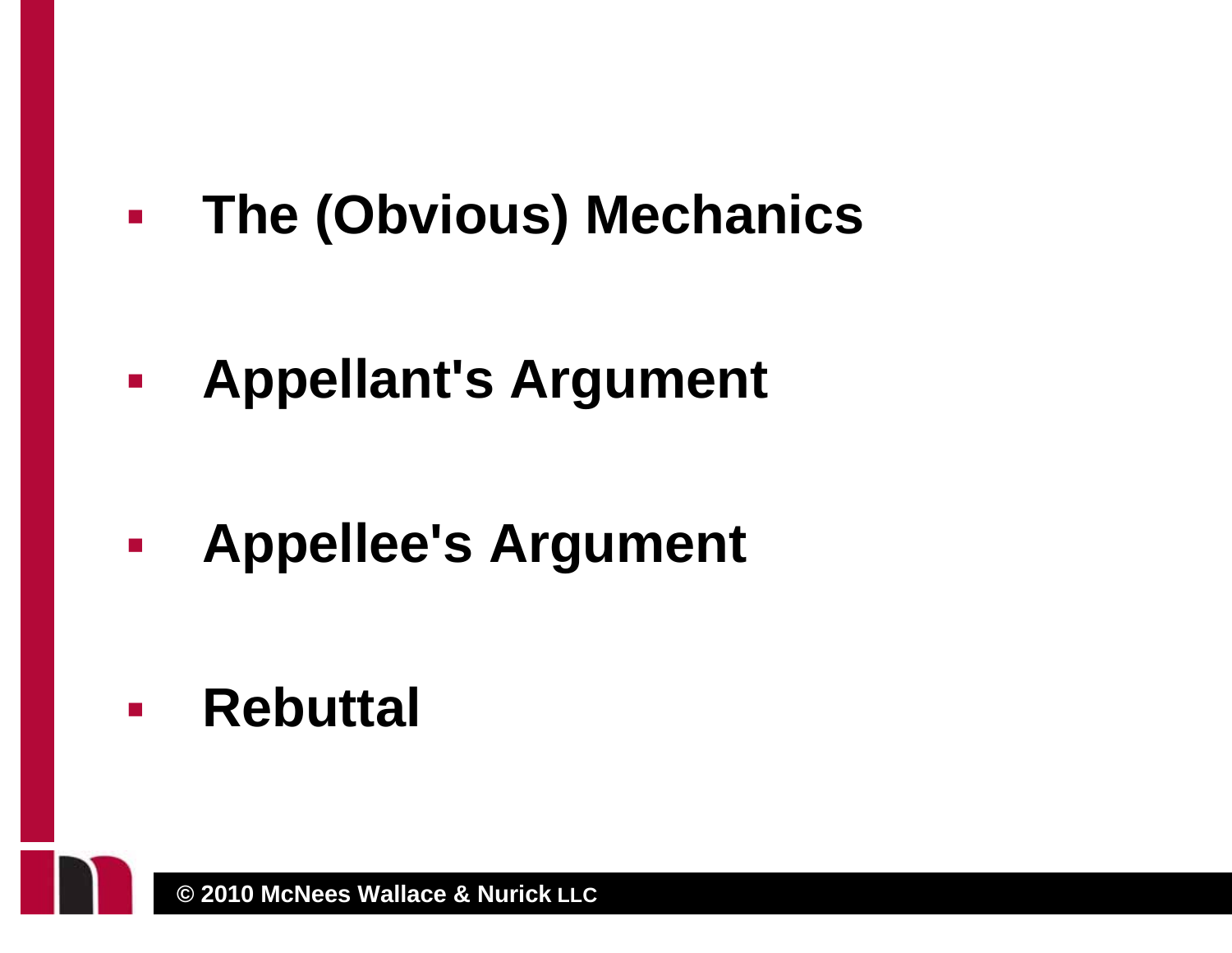#### $\mathcal{L}_{\mathcal{A}}$ **Practical Tips for All Parties**

**Don't be "that guy"!** 

 $\mathcal{L}^{\text{max}}$  **"Your reputation may not carry the day, but it might earn you consideration when you need it. It might break ties."** 

> **-Pennsylvania Supreme Court Justice J. Michael Eakin**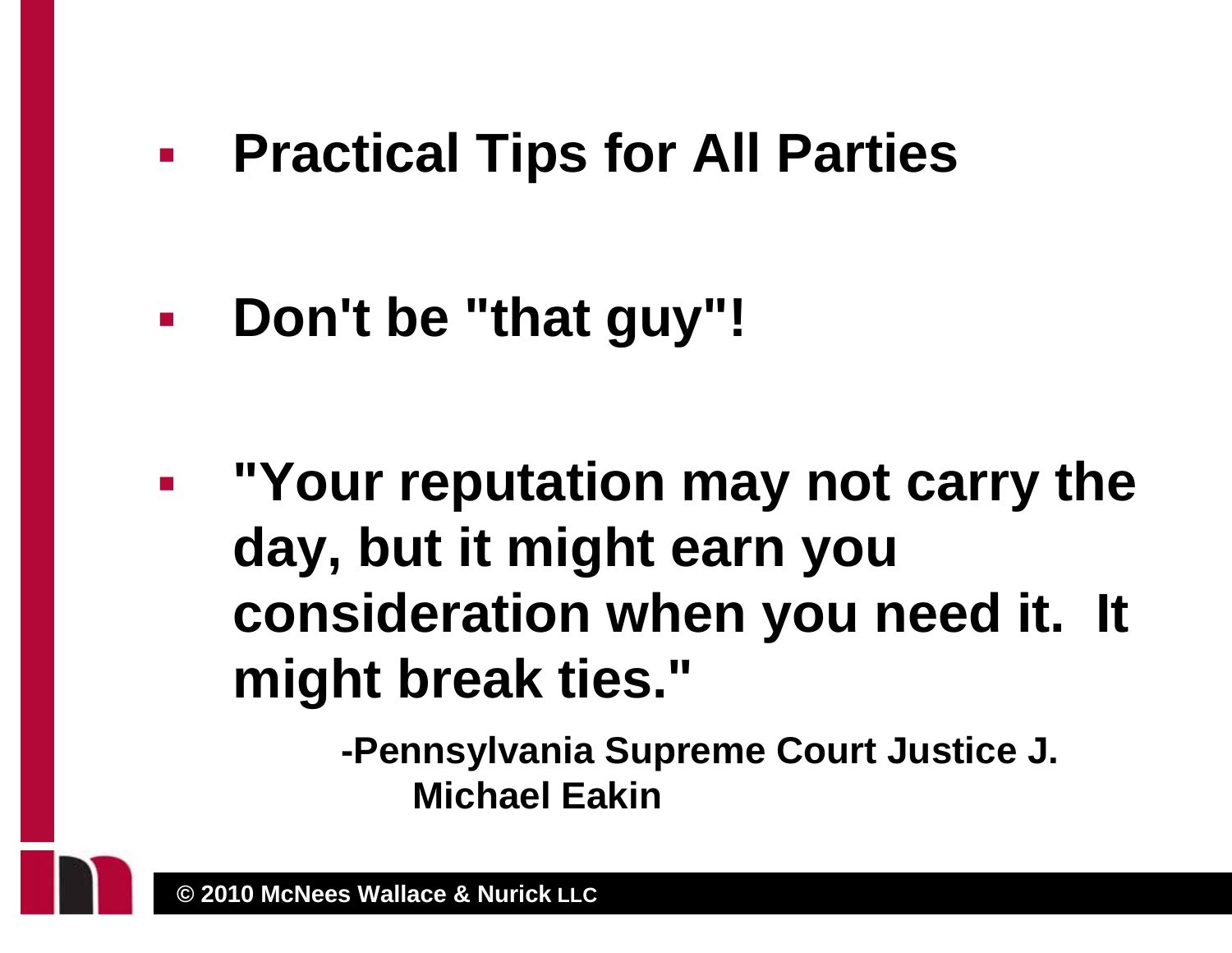# **DOES IT MATTER?**

- $\mathcal{L}_{\mathcal{A}}$  **In the Supreme Court, cases are voted upon and assigned to an author immediately following the argument**
- **Hearing an argument is different than reading it**
- $\mathbf{r}$  **Any new information available from the time of the briefing is important**

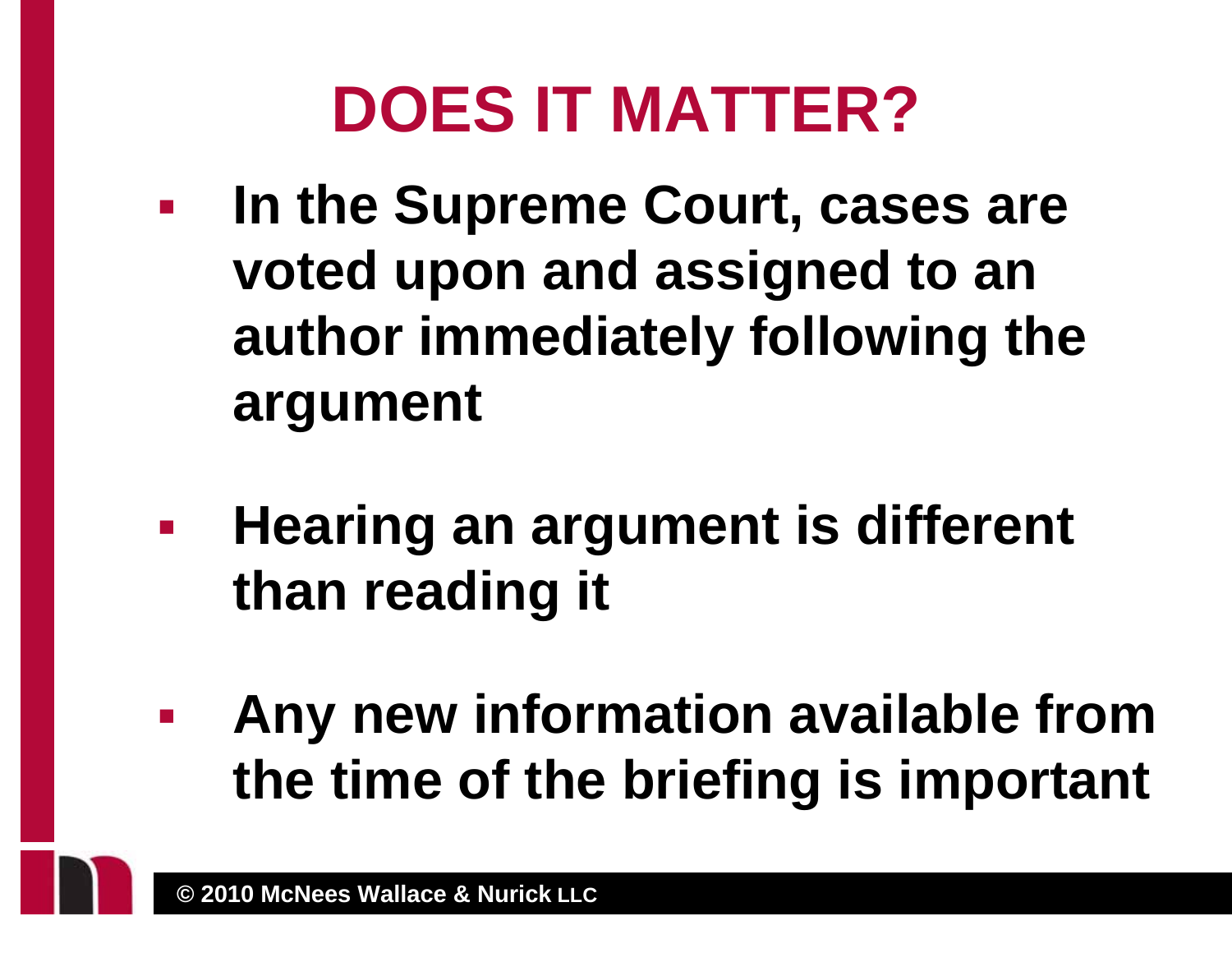# **AFTER THE DECISION**

- • **Application for reargument must be filed within 14 days after entry of the judgment or other order to be reargued. R.A.P. 2542(a).**
- • **Must present "with accuracy, brevity, and clearness whatever is essential to a ready and adequate understanding of the points requiring reconsideration." R.A.P. 2544(b-d).**

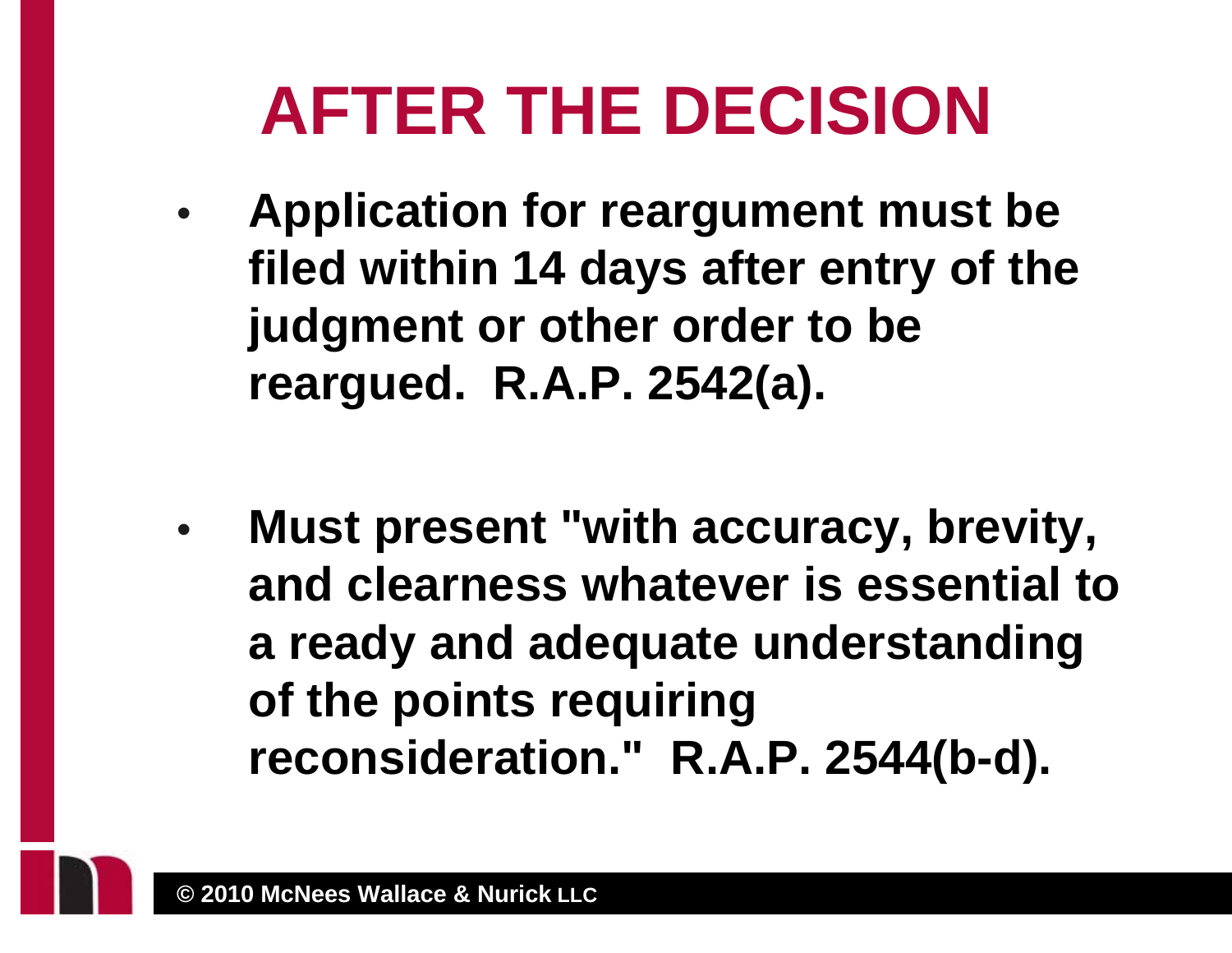## **APPLICATION FOR REARGUMENT**

#### $\mathbb{R}^3$ **Standard**

- • **Where a panel decision appears inconsistent with the decision of a different panel of the same court;**
- $\bullet$  **Where a court has overlooked or misapprehended a fact of record material to the outcome;**
- • **Where the court has overlooked or misapprehended (by misquotation of text or misstatement of result) a controlling or directly relevant authority;**
- $\bullet$  **Where a controlling or directly relevant authority relied upon by the court has been expressly reversed, modified, overruled, or otherwise materially affected during the pendency of the appeal**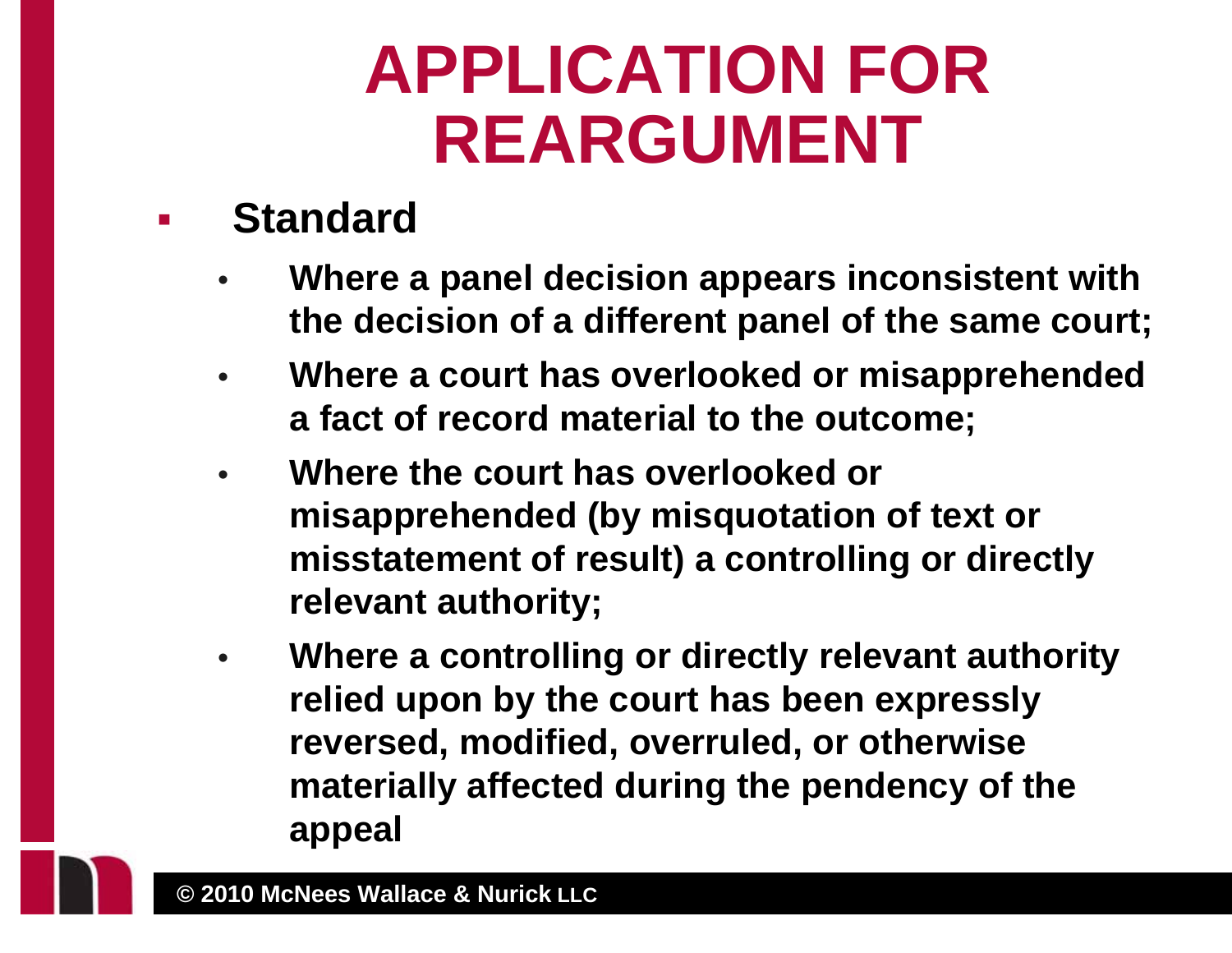#### **APPEAL TO THE PENNSYLVANIA SUPREME COURT**

- p. **Allowance Of Appeal (also known as "Allocatur")** 
	- • **From any final order of the Commonwealth or Superior Courts. R.A.P. 1112(a).**
	- $\bullet$  **Allowance subject to judicial discretion, granted only where there are special and important reasons for review. R.A.P. 1114.**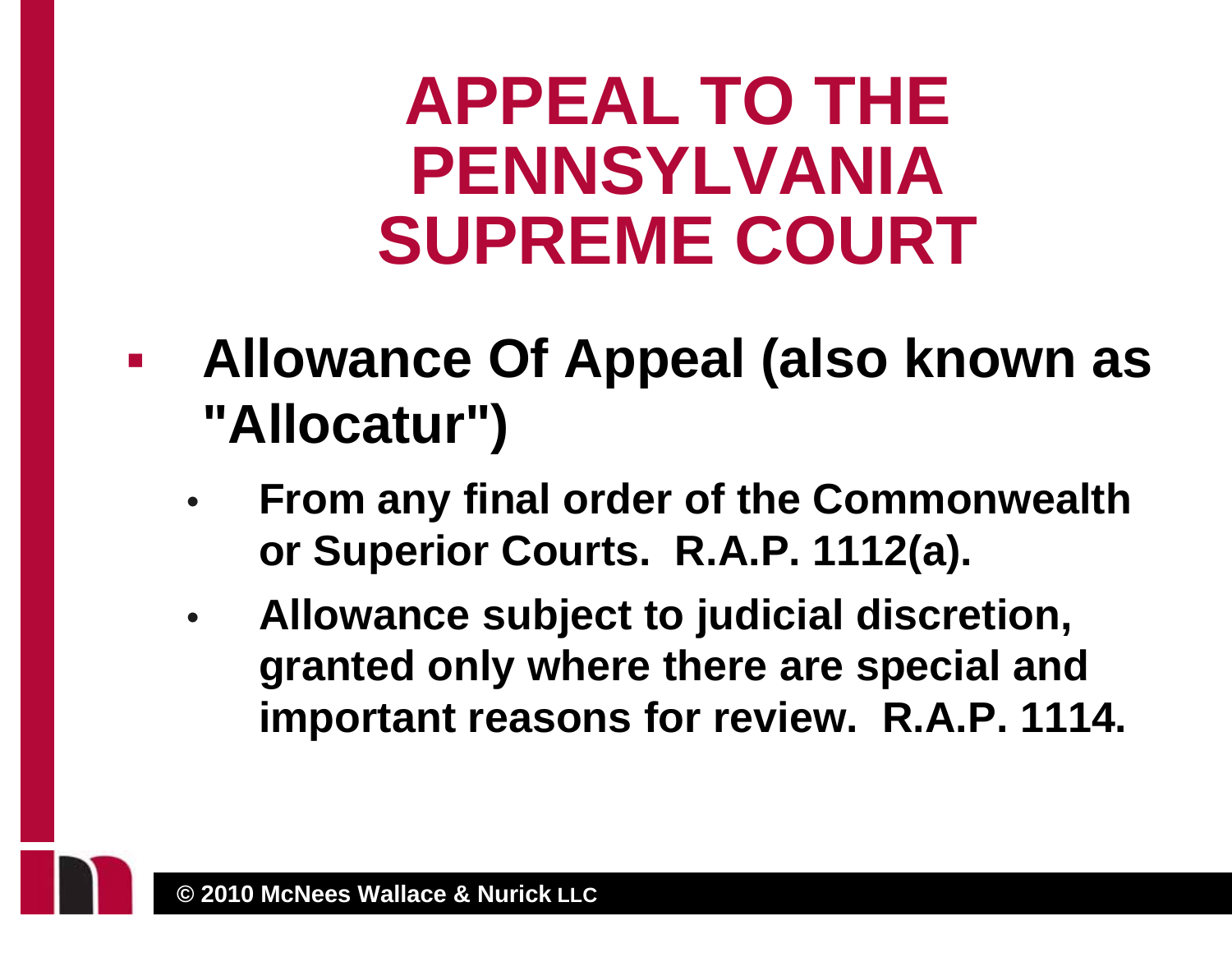# **THE PETITION**

- $\mathbb{R}^3$  **File within 30 days of the entry of the order appealed by the lower appellate court.** 
	- • Time to file can be tolled up to 60 days by the filing of a Petition For Reargument to the lower appellate court. R.A.P. 1113(a).
- $\mathcal{L}_{\mathcal{A}}$  **No supporting brief may be filed. R.A.P. 1115(c).**
- $\mathcal{L}_{\mathcal{A}}$  **Must express points requiring consideration with accuracy, brevity, and clearness. R.A.P. 1115(d).**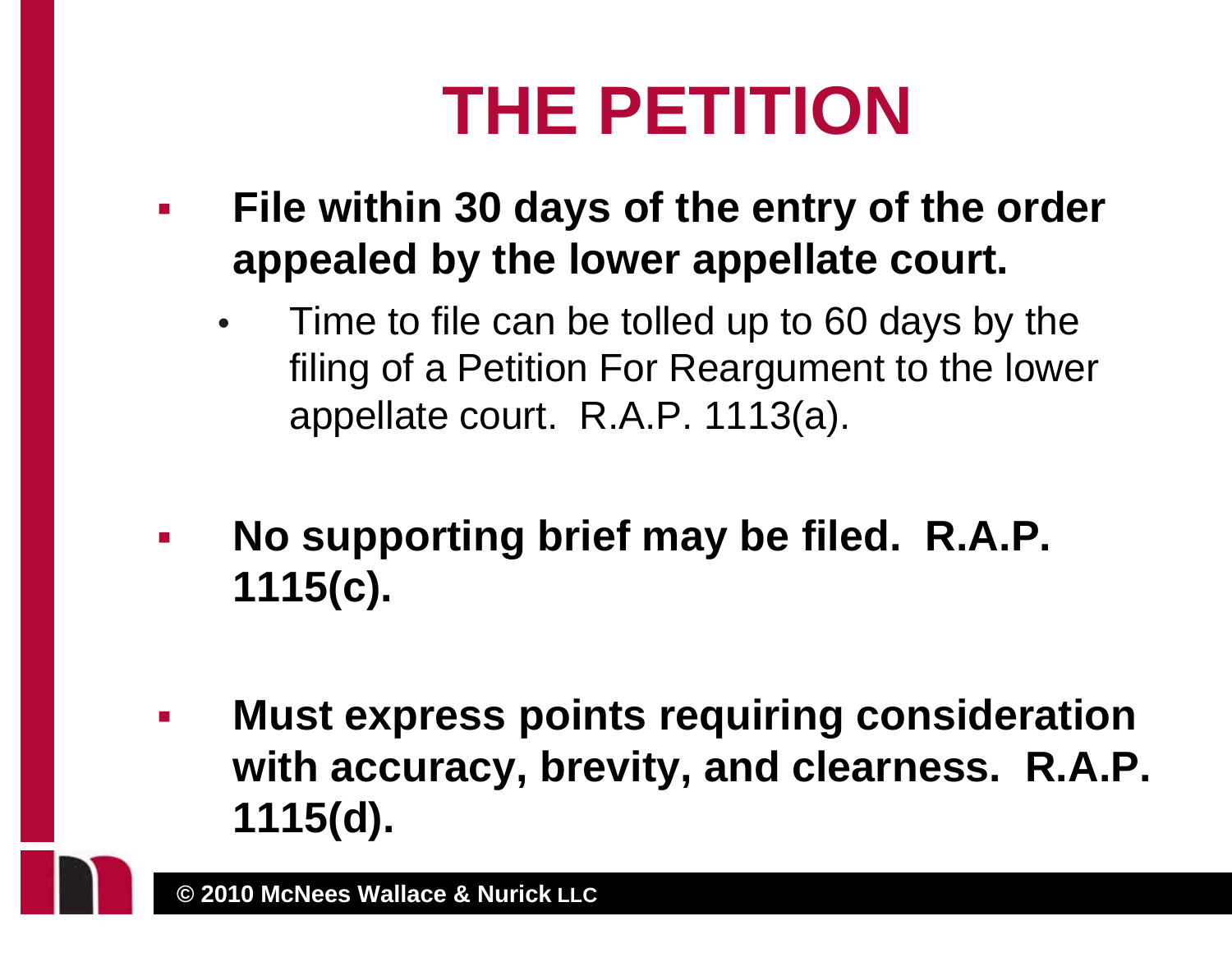# **EXPEDITED RELIEF**

 $\mathbb{R}^3$ **Expedited Appeals, Generally** 

#### $\mathbb{R}^3$ **Family Fast Track**

- •Effective March 16, 2009
- • Includes "any appeal from an order involving dependency, termination of parental rights, adoptions, custody, or paternity."
- • Appellant's brief must be filed within 30 days, rather than 40 days. Appellee's brief in 20 days, rather than 30 days. Reply brief within 7 days, rather than 14 days. Pa.R.A.P. 2185.
- • Petition for reargument in family fast track appeal must be filed within 7 days of the order, and the answer must be filed 7 days later. Pa.R.A.P. 2542.
- •Cannot opt out of fast track designation.
- • All covers of briefs and petitions must be labeled as a family fast track appeal.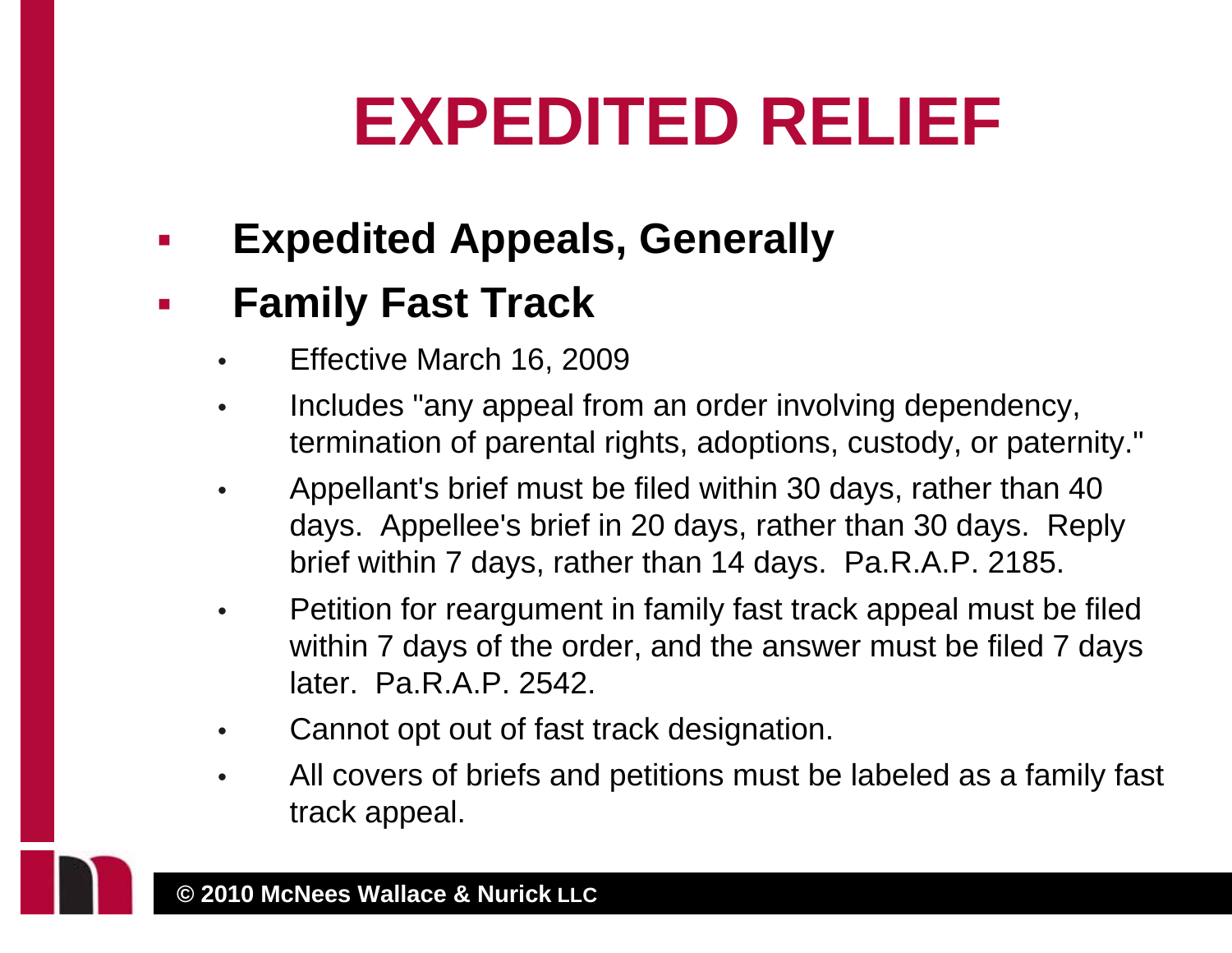## **SUPERSEDEAS/STAY PENDING APPEAL**

- P) **Appeal does not operate as an automatic stay.**
- P) **An applicant for a stay pending appeal must establish:** 
	- •A likelihood of success on the merits of the appeal;
	- •Irreparable injury if the stay is denied;
	- • That issuance of a stay will not substantially harm other interested parties; and,
	- • That issuance of a stay will not adversely affect the public interest.
		- П Pa. Public Utility Comm'n v. Process Gas Consumers Group, 467 A.2d 805, 808-09 (Pa. 1983).
- $\mathbb{R}^3$  **Additionally, the applicant must satisfy the general requirements for issuance of a preliminary injunction.**